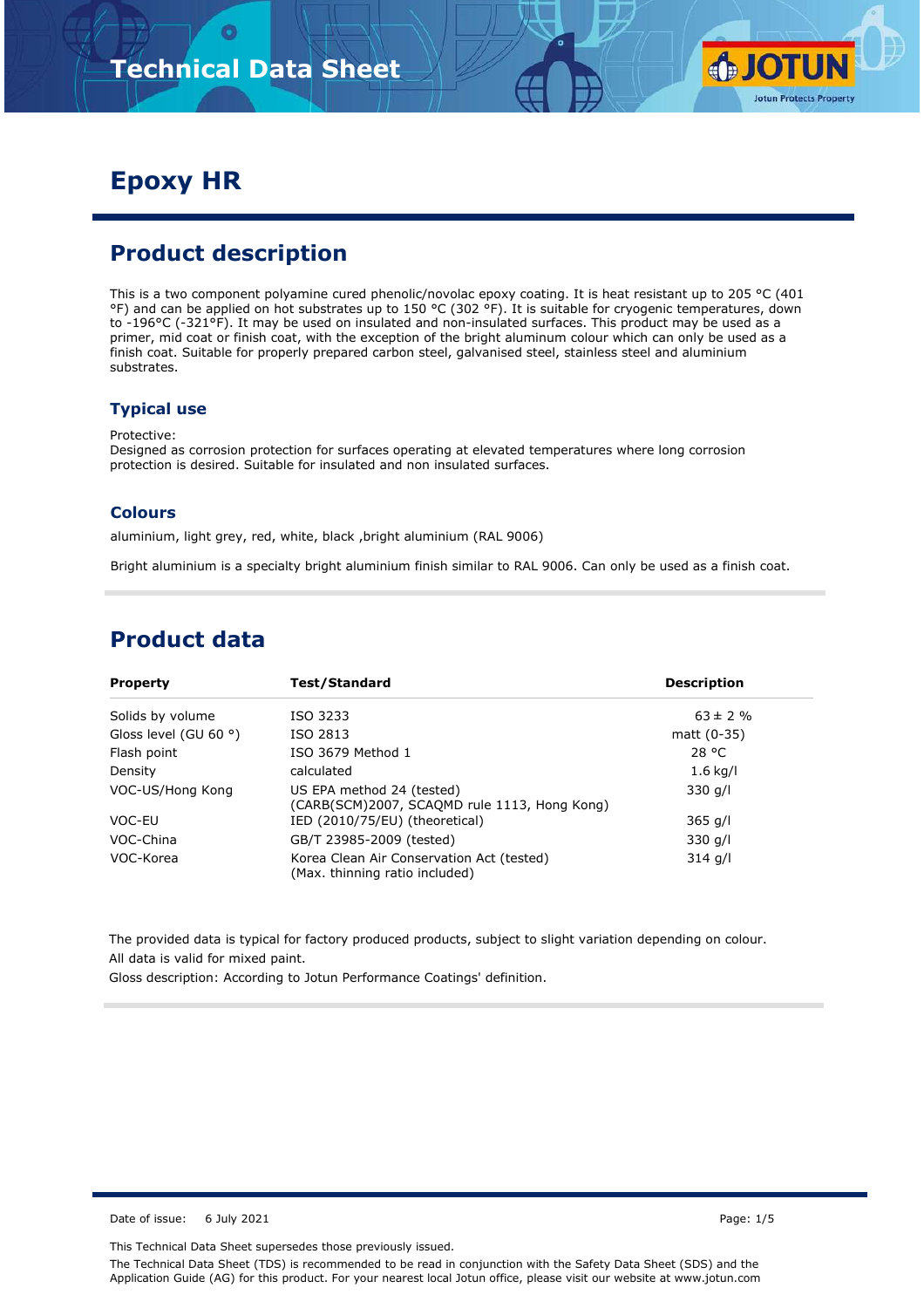

### **Film thickness per coat**

#### **Typical recommended specification range**

| Dry film thickness         |  | $100 - 200$ um                |  |
|----------------------------|--|-------------------------------|--|
| Wet film thickness         |  | 160 - 320 um                  |  |
| Theoretical spreading rate |  | $6.3 - 3.2$ m <sup>2</sup> /l |  |

# **Surface preparation**

To secure lasting adhesion to the subsequent product all surfaces shall be clean, dry and free from any contamination.

#### **Surface preparation summary table**

|                   |                                                                                                                                                                                | <b>Surface preparation</b>                                                                                                                                           |  |  |
|-------------------|--------------------------------------------------------------------------------------------------------------------------------------------------------------------------------|----------------------------------------------------------------------------------------------------------------------------------------------------------------------|--|--|
| <b>Substrate</b>  | Minimum                                                                                                                                                                        | Recommended                                                                                                                                                          |  |  |
| Carbon steel      | St 2 (ISO 8501-1)                                                                                                                                                              | Sa 21/2 (ISO 8501-1)                                                                                                                                                 |  |  |
| Stainless steel   | The surface shall be hand or machine<br>abraded with non-metallic abrasives<br>or bonded fibre machine or hand<br>abrasive pads to impart a scratch<br>pattern to the surface. | Abrasive blast cleaning to achieve a<br>surface profile using non-metallic<br>abrasive media which is suitable to<br>achieve a sharp and angular surface<br>profile. |  |  |
| Aluminium         | The surface shall be hand or machine<br>abraded with non-metallic abrasives<br>or bonded fibre machine or hand<br>abrasive pads to impart a scratch<br>pattern to the surface. | Abrasive blast cleaning to achieve a<br>surface profile using non-metallic<br>abrasive media which is suitable to<br>achieve a sharp and angular surface<br>profile. |  |  |
| Galvanised steel  | The surface shall be clean, dry and<br>appear with a rough and dull profile.                                                                                                   | Sweep blast-cleaning using non-<br>metallic abrasive leaving a clean,<br>rough and even pattern.                                                                     |  |  |
| Shop primed steel | Dry, clean and approved inorganic<br>zinc shopprimer.                                                                                                                          | Sa 21/2 (ISO 8501-1)                                                                                                                                                 |  |  |
| Coated surfaces   | Clean, dry and undamaged compatible<br>coating                                                                                                                                 | Clean, dry and undamaged compatible<br>coating                                                                                                                       |  |  |

Optimum performance, including adhesion, corrosion protection, heat resistance and chemical resistance is achieved with recommended surface preparation.

# **Application**

#### **Application methods**

The product can be applied by

Spray: Use airless spray.

Brush: Recommended for stripe coating and small areas. Care must be taken to achieve the specified dry film thickness.

Date of issue: 6 July 2021 **Page: 2/5** 

This Technical Data Sheet supersedes those previously issued.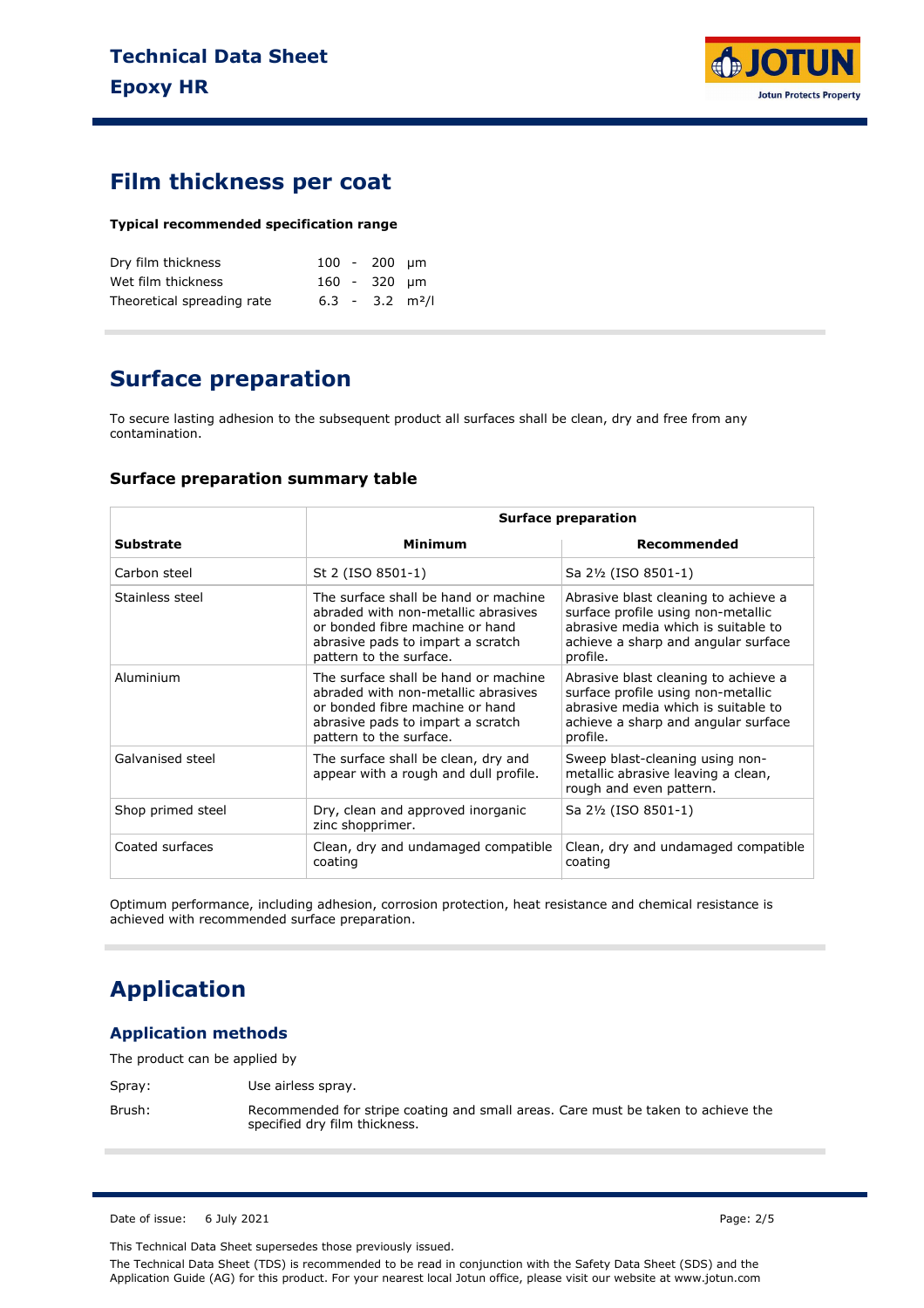

#### **Product mixing ratio (by volume)**

| Epoxy HR Comp A | $6.5$ part $(s)$ |
|-----------------|------------------|
| Epoxy HR Comp B | 1 part $(s)$     |

#### **Thinner/Cleaning solvent**

Thinner: Jotun Thinner No. 23

#### **Guiding data for airless spray**

| Nozzle tip (inch/1000):       | 17-21            |
|-------------------------------|------------------|
| Pressure at nozzle (minimum): | 150 bar/2100 psi |

## **Drying and Curing time**

| Substrate temperature     |      |                           |         |       | 10 °C 15 °C 23 °C 40 °C 100 °C |
|---------------------------|------|---------------------------|---------|-------|--------------------------------|
| Surface (touch) dry       |      | 16h 12h 4h 2h 30 min      |         |       |                                |
| Walk-on-dry               | 26 h |                           | 20h 10h |       | 4 h 30 min                     |
| Dry to over coat, minimum |      | 26 h 20 h 10 h 4 h 30 min |         |       |                                |
| Dried/cured for service   | 21 d | 14 d 7 d                  |         | - 3 d | - 1 d                          |

For maximum overcoating intervals, refer to the Application Guide (AG) for this product.

Drying and curing times are determined under controlled temperatures and relative humidity below 85 %, and at average of the DFT range for the product.

Surface (touch) dry: The state of drying when slight pressure with a finger does not leave an imprint or reveal tackiness.

Walk-on-dry: Minimum time before the coating can tolerate normal foot traffic without permanent marks, imprints or other physical damage.

Dry to over coat, minimum: The recommended shortest time before the next coat can be applied.

Dried/cured for service: Minimum time before the coating can be permanently exposed to the intended environment/medium.

# **Induction time and Pot life**

| <b>Paint temperature</b>   | 23 °C         |  |
|----------------------------|---------------|--|
| Induction time<br>Pot life | 20 min<br>4 h |  |
|                            |               |  |

Reduced at higher temperatures.

Date of issue: 6 July 2021 **Page: 3/5** 

This Technical Data Sheet supersedes those previously issued.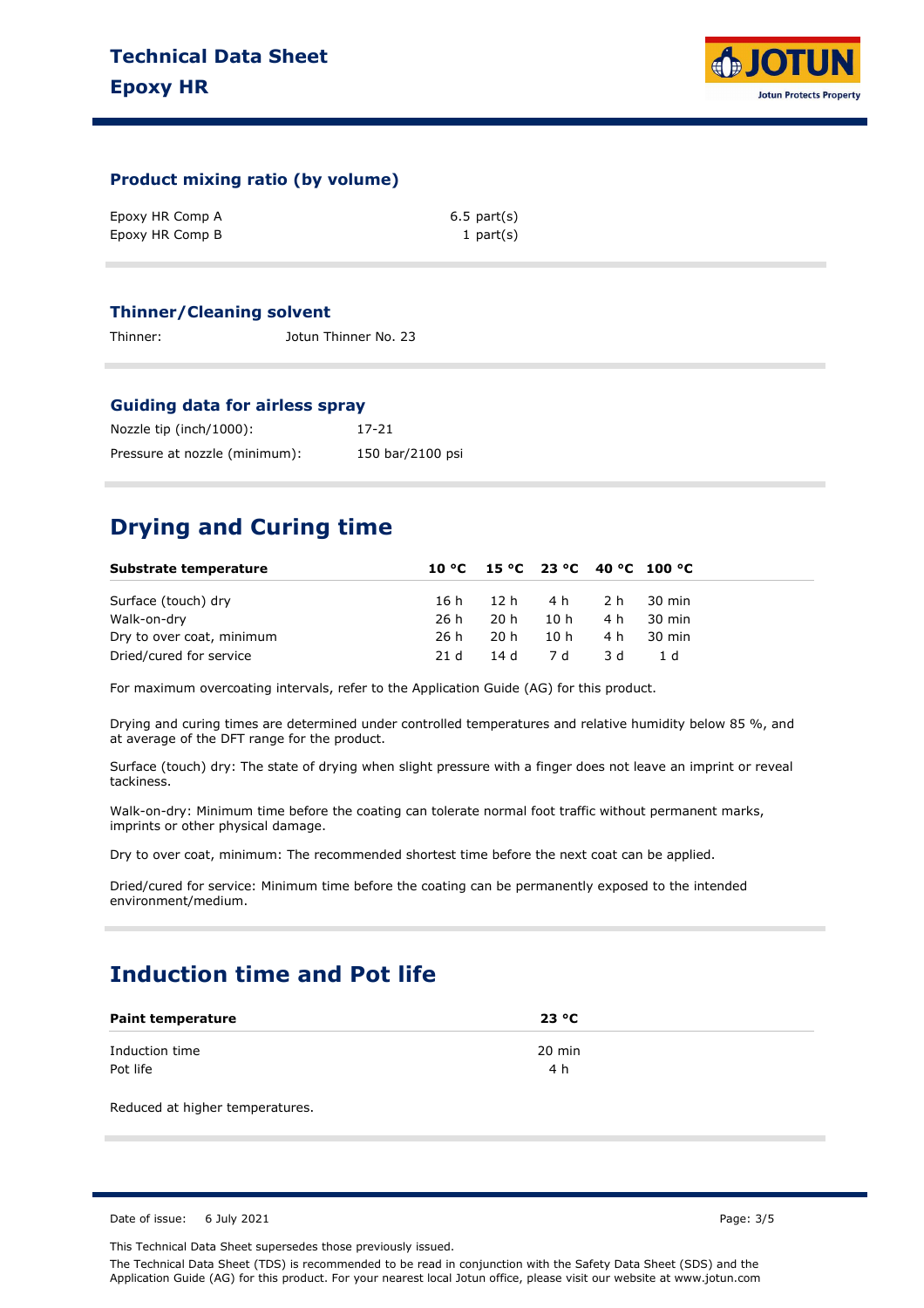

### **Heat resistance**

|                  | Temperature |                          |  |
|------------------|-------------|--------------------------|--|
|                  | Continuous  | Peak                     |  |
| Dry, atmospheric | 205 °C      | $\overline{\phantom{0}}$ |  |

# **Product compatibility**

Depending on the actual exposure of the coating system, various primers and topcoats can be used in combination with this product. Some examples are shown below. Contact Jotun for specific system recommendation.

Previous coat: Subsequent coat: inorganic zinc shop primer phenolic/novolac epoxy, silicone acrylic

# **Packaging (typical)**

|                 | <b>Volume</b> | <b>Size of containers</b> |
|-----------------|---------------|---------------------------|
|                 | (litres)      | (litres)                  |
| Epoxy HR Comp A | 16.3          | 20                        |
| Epoxy HR Comp B | 2.5           | 3                         |

The volume stated is for factory made colours. Note that local variants in pack size and filled volumes can vary due to local regulations.

### **Storage**

The product must be stored in accordance with national regulations. Keep the containers in a dry, cool, well ventilated space and away from sources of heat and ignition. Containers must be kept tightly closed. Handle with care.

#### **Shelf life at 23 °C**

Epoxy HR Comp A Epoxy HR Comp B 24 month(s) 24 month(s)

In some markets commercial shelf life can be dictated shorter by local legislation. The above is minimum shelf life, thereafter the paint quality is subject to re-inspection.

Date of issue: 6 July 2021 **Page: 4/5** 

This Technical Data Sheet supersedes those previously issued.